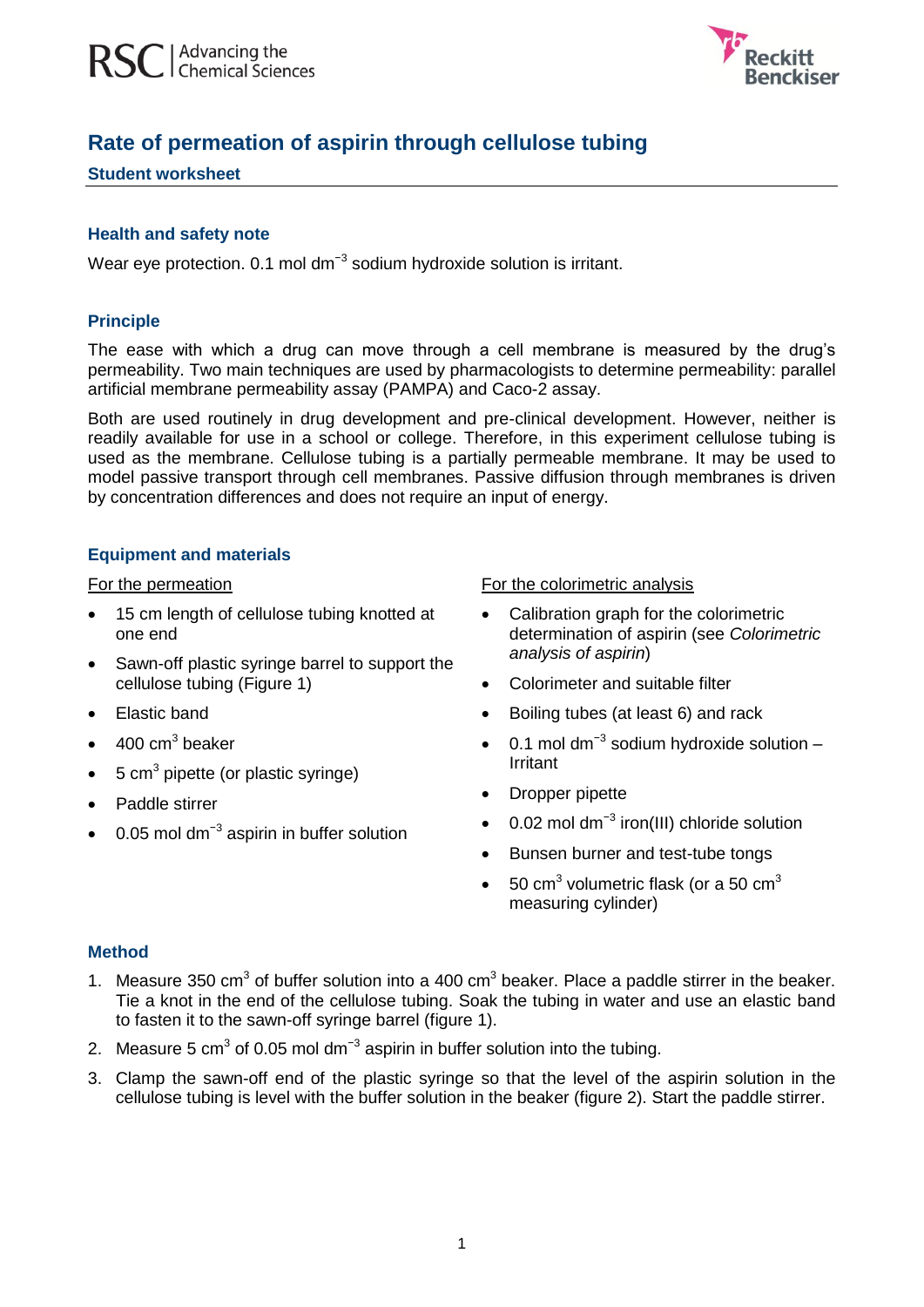





**Figure 1** Preparing the cellulose tubing for permeability experiments.

- 4. Choose a spot about 4 cm below the water surface and about 2 cm from the side of the beaker from which to withdraw samples.
- 5. Start the stopwatch and immediately withdraw a 1 cm<sup>3</sup> sample and put into a boiling tube labelled 'zero time'.
- 6. Withdraw further 1 cm<sup>3</sup> samples every 5 minutes for 30 minutes labelled '5 min', '10 min', '15 min', '20 min', '25 min' and '30 min'.



**Figure 2** Experimental set up for permeation study.

For 'zero time' and the other six diluted samples:

- 7. Add 2 drops of 0.1 mol dm<sup>-3</sup> sodium hydroxide solution each sample and warm the mixture for a few minutes over a small flame.
- 8. Allow to cool and add 10 cm<sup>3</sup> 0.02 mol dm<sup>-3</sup> iron(III) chloride solution.
- 9. Measure the absorbance of the solution and use it to calculate the concentration of aspirin.
- 10. Now calculate the concentration of aspirin in the solution from which the sample was taken.